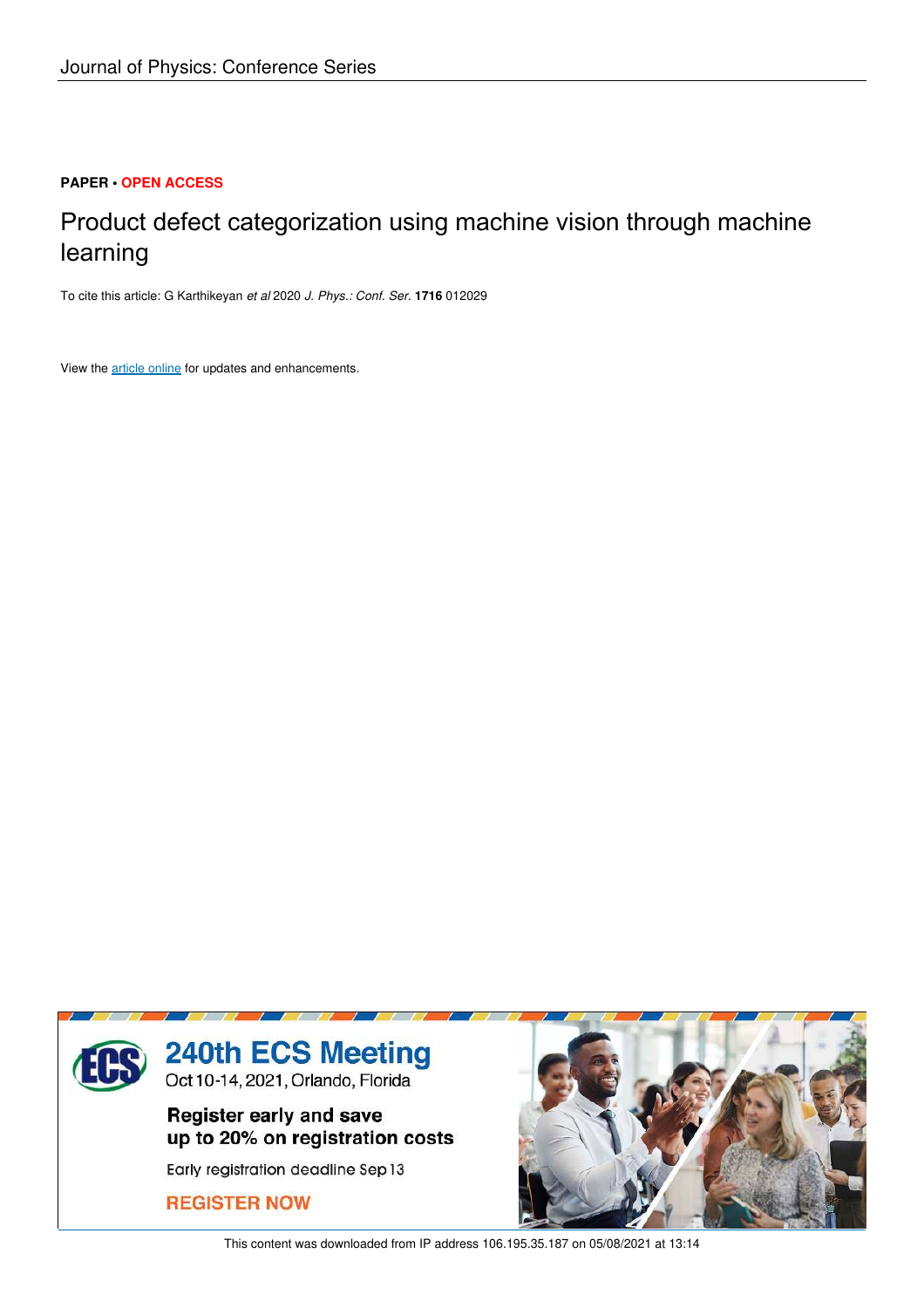# **Product defect categorization using machine vision through machine learning**

**Karthikeyan G<sup>1</sup> , Monagari Naveen<sup>1</sup> , Jegadeeshwaran R1,3, Sakthivel G<sup>2</sup> , Saravanakumar D<sup>2</sup> , Lakshmipathi J<sup>1</sup>**

<sup>1</sup>School of Mechanical Engineering, Vellore Institute Technology, Chennai. <sup>2</sup>Centre for Automation, School of Mechanical Engineering, Vellore Institute Technology, Chennai.

 $3$ Corresponding Author: jegadeeshwaran.r@vit.ac.in

**Abstract**. O-rings are among the seals most often used in the industry. O-rings accuracy measurement and inspection play a significant role in seal quality control. Human tests can be unpredictable and can take time. The goal of this paper is to use detection algorithms based on machine vision technology to monitor the O-rings norm, which also has the correct measurement rule and the classification rule. During this, we find an entirely different variety of good defects, Material shortage, Bounce, Spiral, and Breakage. Extract values for the elements by using MATLAB. Feature selection optimization attribute choice with MATLAB and classification exploitation of KNN, SVM, call Trees and alternative classifier variety with MATLAB is performed to check for the utmost prediction precision. To evaluate the recorded images of O-rings and conduct the measurement and inspection processes a computer vision program is applied. Then the GUI system is built to interface the user with the credibility of accessing the trained model. The proposed GUI is tested via a sequence of O-rings being checked.

Keywords— Machine vision, machine learning, kNN, SVM, GUI.

#### **1. Introduction**

Consistency of sealing is an important characteristic for deciding the uniformity of the unit. Consistency of sealing will impact directly on system accuracy and stability. O-ring is currently the most widely used standardized, simple sealing feature. So, ensuring the consistency of the O-rings is especially important. The detection of O-rings is generally dependent on human scrutiny. Most professional inspectors identify O-rings in the appropriate lighting conditions, poor accuracy, high amount of labor, and sometimes time-consuming. It is also uncertain, as the outcomes of experiments are vulnerable to qualitative variables. Hence, good quality is hard to guarantee. Computer vision is a good tool for identifying a variety of faults occurring in the o ring. Then, according to Guoliang Peng et al.,[1] it's possible to study different types of defects in the O ring. An analysis is performed to classify six metal surface groups with varying degrees of roughness. Tree classifier has given very successful results by Hon-son don et al.,[2] Type of Camera to be selected for the experiments can be identified from the learning of Cheng-Jin Du et al., [3] Algorithms like CKFD(complete kernel fisher discrimination) are used by Jian Yang et al.,[4]which describes the requirement of the various

Content from this work may be used under the terms of the Creative Commons Attribution 3.0 licence. Any further distribution of this work must maintain attribution to the author(s) and the title of the work, journal citation and DOI. Published under licence by IOP Publishing Ltd 1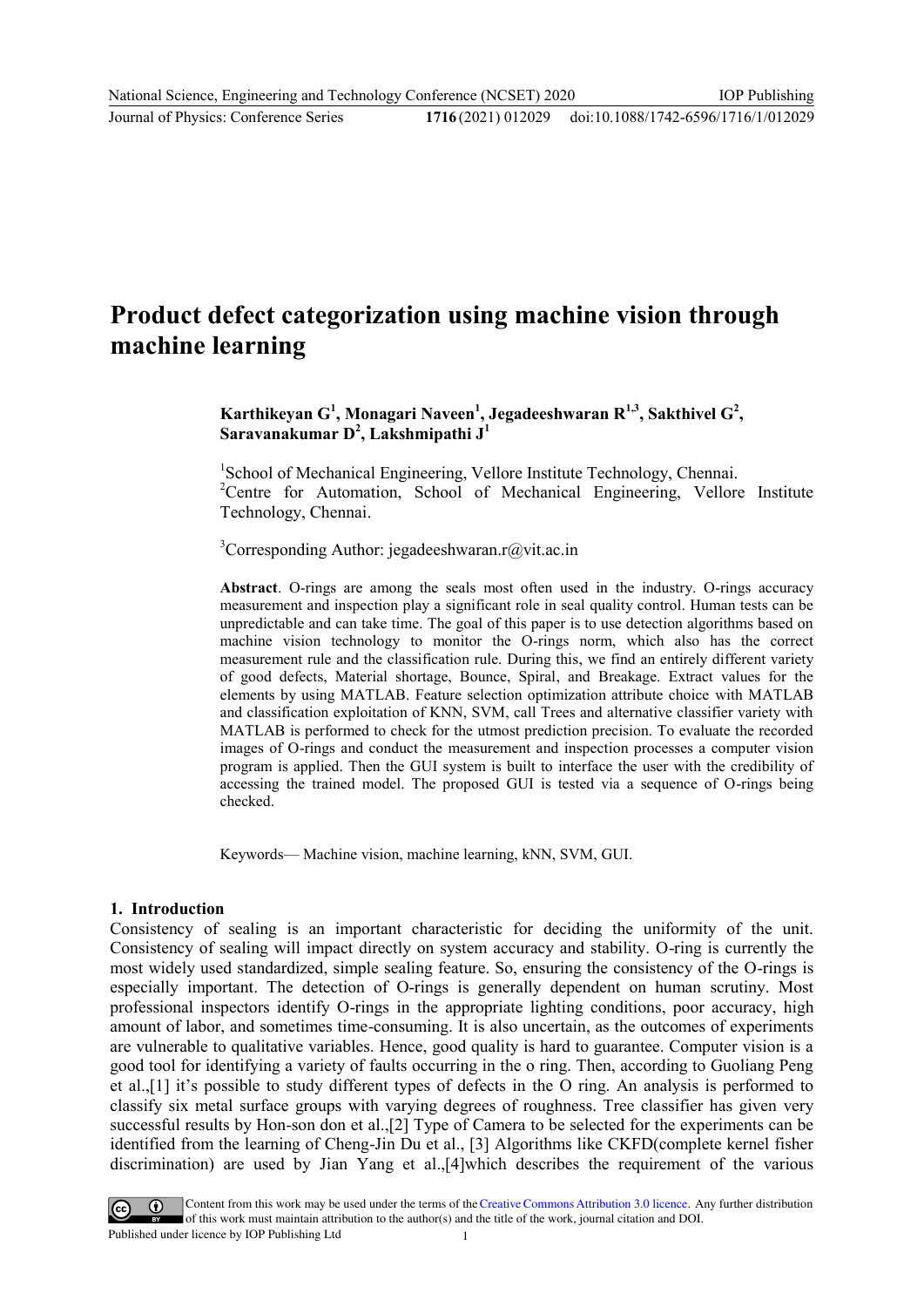| National Science, Engineering and Technology Conference (NCSET) 2020 | <b>IOP</b> Publishing                                 |
|----------------------------------------------------------------------|-------------------------------------------------------|
| Journal of Physics: Conference Series                                | 1716(2021) 012029 doi:10.1088/1742-6596/1716/1/012029 |

algorithm the image processing requires. Our project mainly depends on the pixel data of the image acquired. The key to successfully detect the pixel data and to extract the features using the pixel data has been explained by G.E. Meyer et al., [5]. The usage of software like Matlab in image processing is dealt with by LI Lin WANG et al.,[6] and it has been explained the importance of various software required for the image processing techniques. The defect classification of basic defects in very cheap materials are carried out by the human vision which has very low efficiency and precision is explained by H. Shen, S. Li, D. Gu, et al., [7]the extraction of data from the pixel value for the fire detection is explained by Tom Toulouse[8] from which we can understand the pixel data extraction. Thus, to have a machine learning approach with machine vision data various classifiers are to be used trial and error basis to have the most accurate results.

Machine learning has become one of the essential tools in the intelligent manufacturing system which helps to predict failures and helps in reducing rejections. The fault diagnosis of the manufacturing system is currently becoming the key research in intelligent or smart manufacturing for predicting the failure with very high accuracy. For this highly sensitive image processing manufacturing system like product defect categorization requires machine learning techniques to avoid the rejections. After feature extraction is feature selection which is one of the important processes in the machine learning approach. Then comes the feature classification, in which the decision tree algorithm has better accuracy compared to other algorithms. Cubical SVM and also ensemble bagged trees algorithm has better accuracy. Thus, in the application of defect categorization, the image processing technique can be predicted by pixel data.

## **2. Methodology**

The methodology for Product defect categorization using machine vision through machine learning is as shown in the Fig.1. The process starts with the acquisition of the image. The image after acquiring is then converted into the required statistical data from the pixel data of each image. The data is then used for further classification using the classification learner tool in Matlab.



**Figure 1.** Methodology

#### **3. Machine learning approach**

Machine Learning is the way to construct an inductive show that learns from a constrained sum of information without the requirement of specialists. The Machine Learning models predict an overseen learning figure with marked information output and unattended training draws deduction from subtle elements without named inputs. For administered learning, we recognize between models that foresee a numeric variable or a categorical variable. Model learning implies that a model's parameters can be fitted to a specific dataset and upgraded iteratively through a few information passes until a specific predefined work has been minimized.

#### *3.1. Feature Extraction*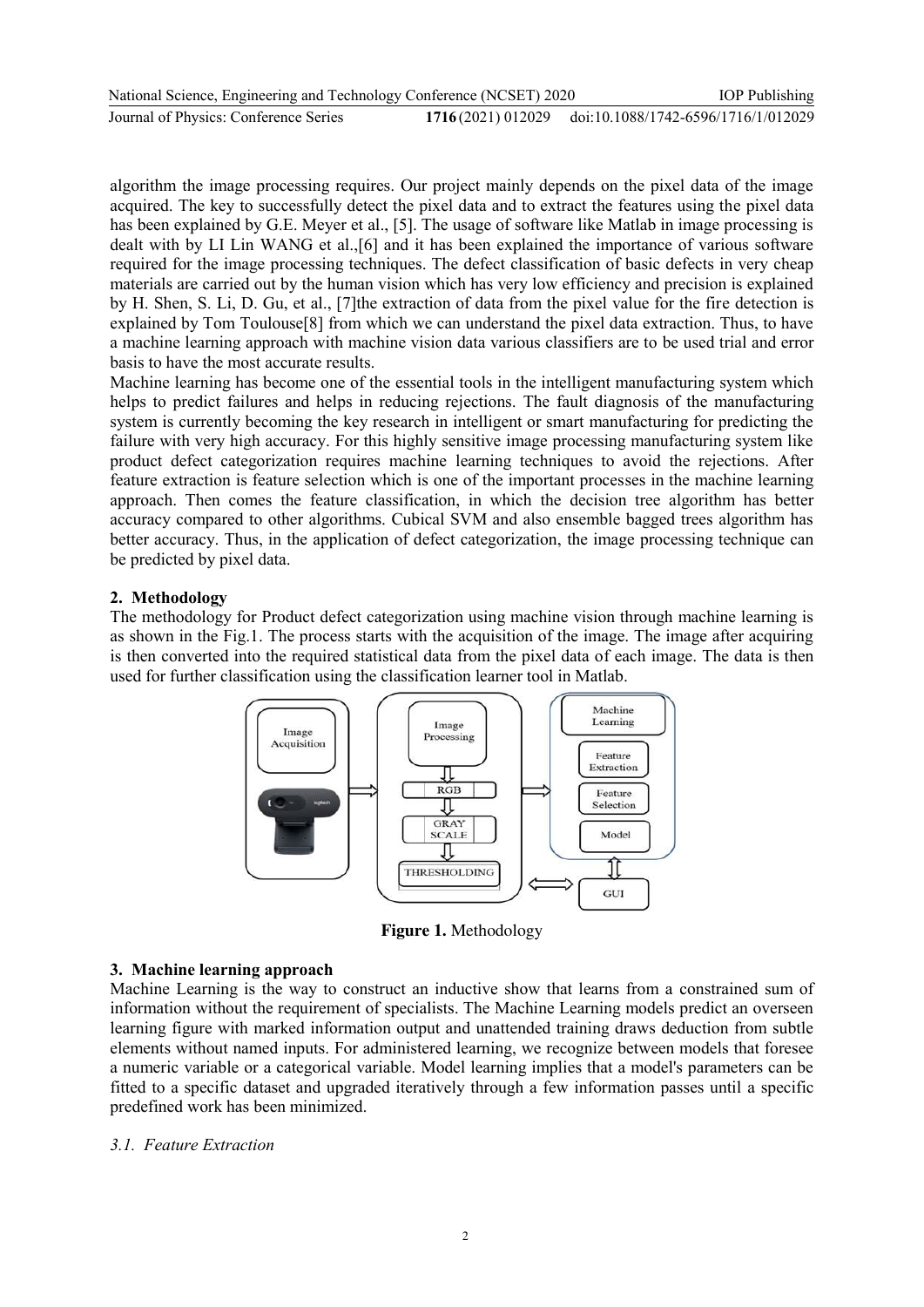The feature extraction is one of the key steps in machine learning [9]. The information gotten from the information procurement is extracted as measurable strategies like mean, standard deviation, variance, kurtosis, skewness, root mean square, etc [10]. The images of O-rings were taken in numerous introductions under distinctive blame conditions utilizing Matlab and the pixel values were extricated by changing the color of the picture to gey scale the total pixel information has been extracted as features.

## *3.2. Feature Classification*

Feature classification helps in classifying the data for different fault conditions using different classification algorithms. The different classification algorithm such as kNN, bagged tree, SVM, tree family classifiers has been used in this study.

*3.2.1. Decision tree algorithm.* The decision tree procedure is utilized for the classification by treestructured calculations of information into isolated shapes. This decision tree's essential reason is to illustrate the structures of the information. This standard tree comprises of root hub, leaves, hubs, and a few branches, Include vectors are categorized from the root to the hub of the leaf developing choice tree. In each division hub within the tree, the foremost valuable include based on the estimation criteria can be chosen. Decision tree calculation has a place in the family of supervised learning calculations. The decision tree calculation tries to unravel the issue, by utilizing tree representation [11].

*3.2.2. kNN (k-Nearest Neighbour).* KNN is a type of supervised algorithm for machine learning which is used for classification and regression problems. This is used mainly in manufacturing, through problems of statistical classification. K-NN is a lazy learner since it does not learn from the training data about a discriminative function but rather memorizes the training data package. For machine learning, we get confused with K and KNN K means clustering that uses the problem of clustering and it is a learning that is not supervised. Where KNN means (K- Nearest Neighbour), which means that learning is supervised and used for problems of classification and regression [12].

*3.2.3. SVM (Support Vector Machine).* SVM is another type of algorithm used in machine learning. The purpose of SVM is to locate hyperplane in an N-dimensional space that categorizes data points. SVM is another type of machine learning algorithm / SVM's aim is to find a hyperplane in an Ndimensional space that classifies data points distinctly. SVM can produce good accuracy with less power of consumption it will be used for problems of regression and classification. Help vectors are data points closer to the hyperplane, which influence the hyperplane's direction which orientation. If we remove the SVM this will shift the hyperplane position [13].

*3.2.4. Bagged trees classifier.* Bagging has one parameter, that is, the number of trees. All trees area unit grown binary tree (unpruned) and searches for all options at each node within the tree to find the function that best separates the information at that node. The fundamental difference is that only a subset of features is randomly selected from the total in Random Forests, and the best split feature from the subset is used to split each node into a tree, unlike in bagging where all features are considered for splitting a node [14].

#### **4. Statistical features**

The selection of features in machine learning and statistics, also referred to as variable selection, is the method of selecting a subset of features that are appropriate for use in model construction. Yet again, feature selection retains a subset of the unique features while feature extraction produces new ones [15]. Here we use various types of statistical properties, such as mean, skewness, kurtosis, square root mean, standard deviation (SD), and variance.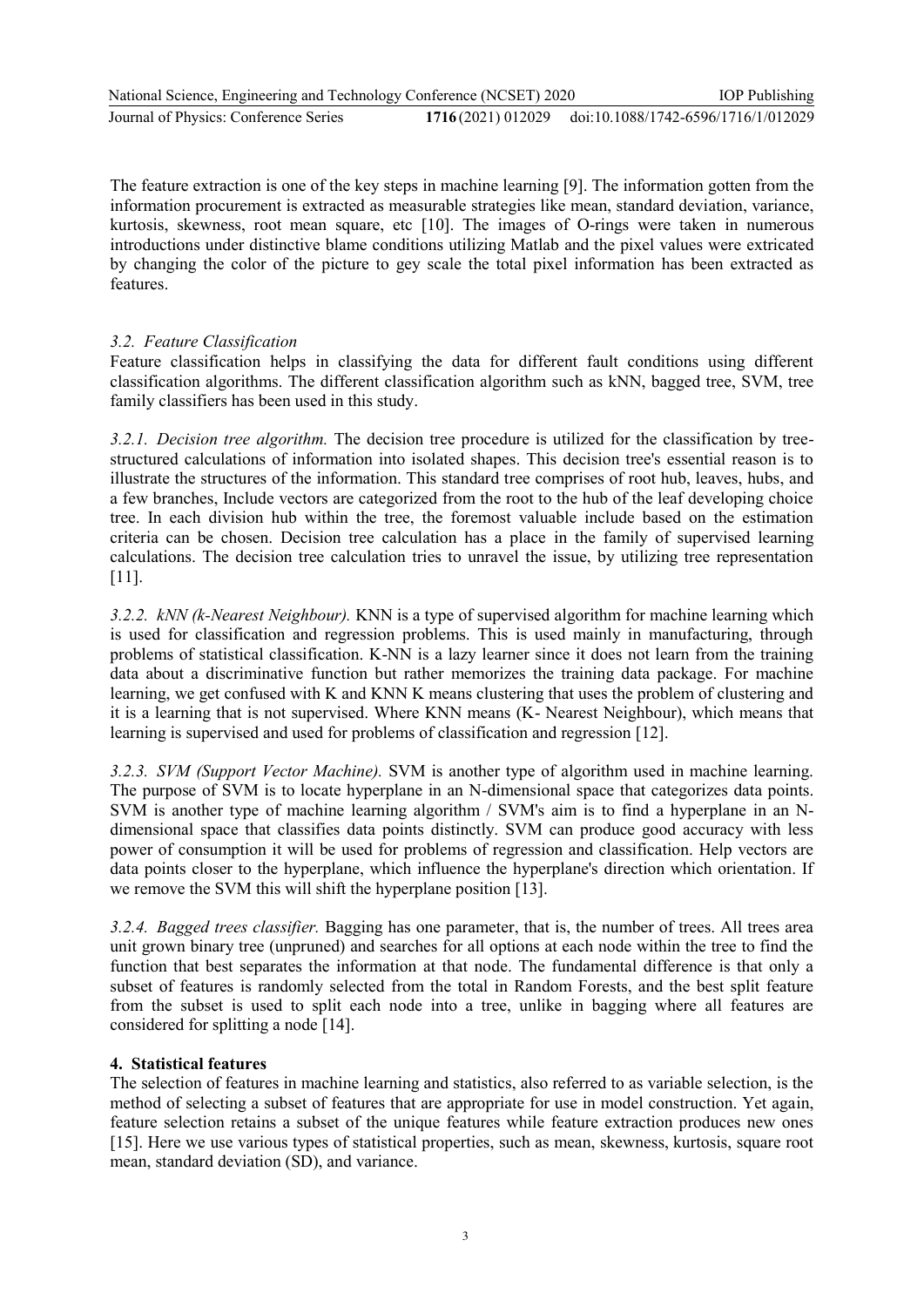#### *4.1. Mean*

The statistical mean refers to the average or mean used to assess the central trend of the data in question. It is determined by adding all data points of a population and then dividing the sum by point number. The resulting number is known as the mean or average. The cumulative mean is numbers. It is easy to calculate: add all the numbers, then divide by how many numbers there are.

#### *4.2. Skewness*

Skewness in probability theory and statistics is a measure of the asymmetry of the probability distribution of a real-valued random variable about its mean. The skewness value can be positive, negative, null, or unknown. Negative skew for unimodal distribution usually means that the tail on the left side of the distribution and positive skew implies that the tail is on the right side.

#### *4.3. Kurtosis*

Kurtosis in either tail tests the extreme values. Wide kurtosis distributions show tail data that exceeds the normal distribution tails (e.g., five or more standard deviations from the mean). Low kurtosis distributions exhibit tail data which is usually less extreme than normal distribution tails. Sometimes the kurtosis is confused with a measure of a distribution's peakedness. Kurtosis, however, is a metric that defines the shape of the tails of distribution as opposed to its overall form. With low kurtosis, a distribution can be infinitely capped, and distribution with infinite kurtosis can be perfectly flattopped. It tests "tailability" and not "peakedness"

#### *4.4. Standard Deviation*

In mathematics, the standard deviation is a function of how much isolated or distributed a set of values are. A low standard deviation means the values tend to be identical to the fixed mean whereas a high standard deviation means the values are spread over a broader range. The primary and most important purpose of standard deviation is to understand how a data set is spread out. When you imagine a cloud of data points, you will be given the 'normal' value of a data point in that cloud by drawing a line through the center of it

#### *4.5. RMS value*

The root mean square (RMS) is defined as the square root of the mean square (the numerical mean of the squares of a series of numbers). The RMS is also known as the quadratic mean and is a special case of the generalized mean with exponent RMS for a continuously variable function in terms of an integral of the squares of the instantaneous values during a phase

#### *4.6. Variance*

Data scientists use variance as a statistical method to better understand the distribution of a data set. Machine learning uses variance calculations to generalize a data set, helping to explain the distribution of data in a neural network. Variance is also used with distributions of probability

#### **5. Fault conditions**

There are five common O-rings defects, such as Material Shortage, Fine, Bounce, Breakage, and Spiral. An O-ring's premature breakdown in operation can typically be due to a variety of factors, and not just a single breakdown mode. We can distinguish the product with different faults by using the image processing technique.

#### *5.1. Material Shortage*

Many faults in the O-ring may be specifically ascribed to inadequate deployment. The O-ring is a precision tool that needs care during installation, despite its simple look. Some of the more common causes of O-ring failure due to sloppy handling are listed in the following

1. Oversize O-ring on piston seal application.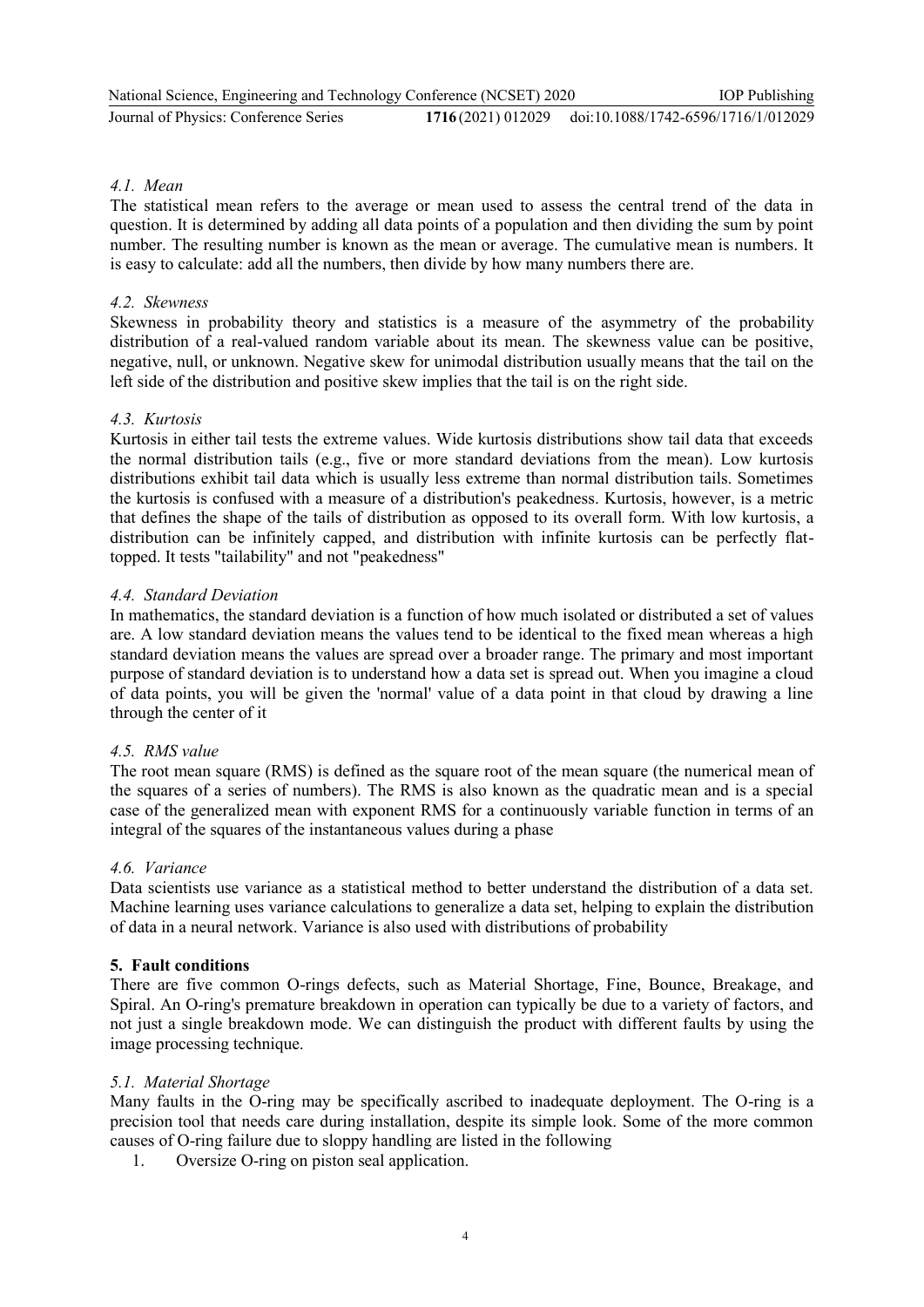- doi:10.1088/1742-6596/1716/1/012029
- 2. Undersize O-ring on rod application.<br>3. O-ring twisted/pinched during install
- 3. O-ring twisted/pinched during installation.<br>4. O-ring not properly lubricated before instal
- O-ring not properly lubricated before installation.



**Figure 2.** Material Shortage

## *5.2. Spiral Failure*

The seal exhibits a faint spiraling pattern around its edge, with the subsequent deep cutting of the seal surface at angles of 45 degrees where the highest levels of stress are evident. An O-ring can spiral during active, reciprocating motion, either during installation or during use. There are many different factors influencing the spiralling progression, such, but not limited to, uneven surface finishes, inadequate lubrication, friction, defects in construction, and eccentric parts. This fault will lead to the leakage of the fluid in the suspension causing the sag and sometimes complete failure of the entire unit. Hence it has to be checked predominantly before its inscription into the shock absorber.



**Figure 3.** Spiral Failure

# *5.3. Bump*

A pocketed bulge on the top of the O-ring resembling a bubble of air. Blisters in a part resulting from the incomplete removal of rubber air during manufacturing, while the remaining air was trapped in the O-ring during the process of curing. If you stretch the O-ring, this will make the defect more pronounced.



**Figure 4.** Bump

*5.4. Good*  This is the one which is having no defects in that O-ring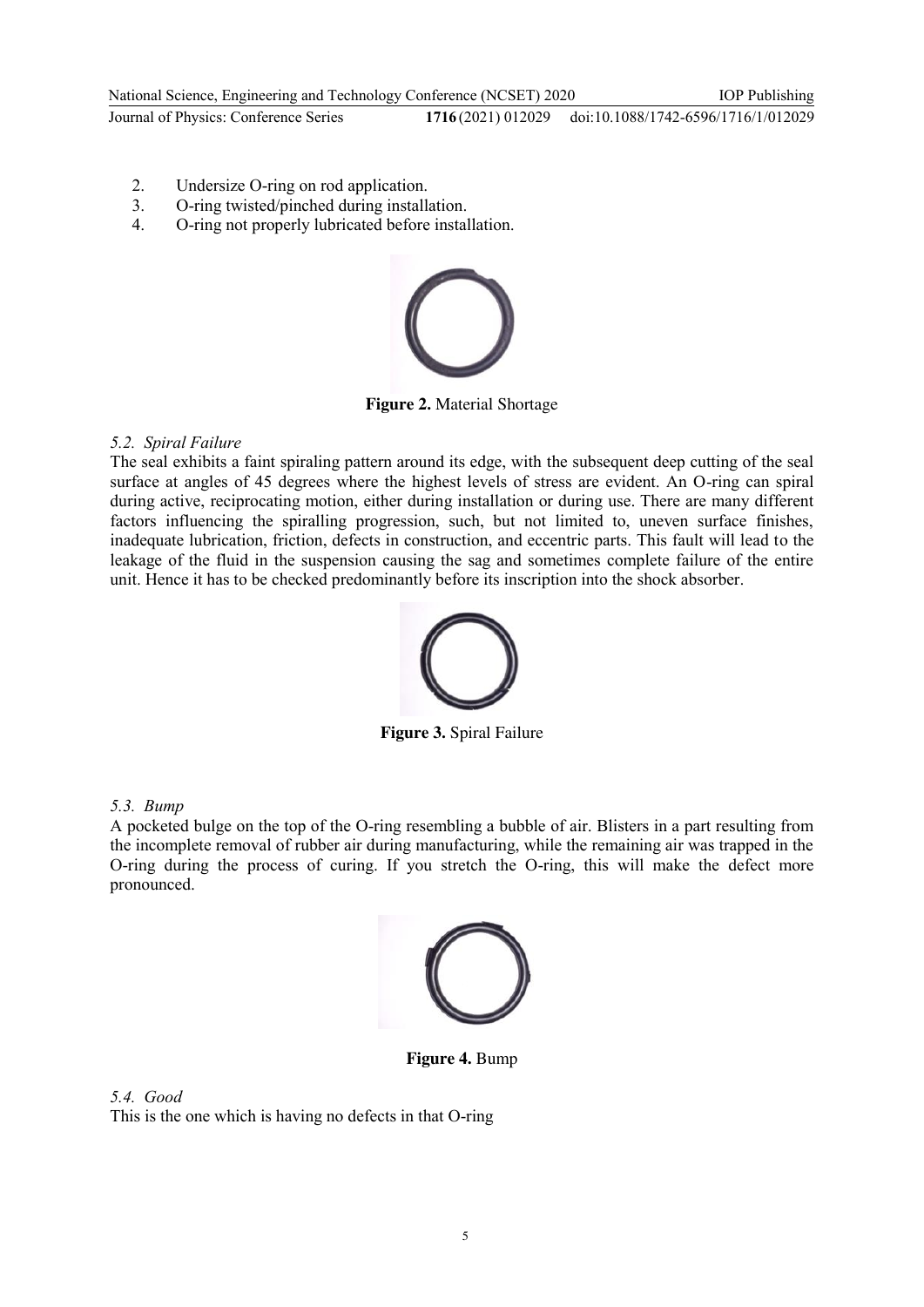

**Figure 5.** Good

## *5.5. Breakage*

Breakage may occur due to insufficient (or inadequate) lubrication and even if the O-ring is too soft. When installing it if we are not properly configured (or) unsuitable installation Breakage will result in serious damages



**Figure 6.** Breakage

## **6. Results and discussion**

Classification of images performed using MATLAB's classification learner method. The data is obtained from the processing of images. After the picture has been acquired the classification of the element and the extraction is completed. The aforementioned statistical data is extracted from each image and the data is then compiled. Classification with this method is performed with different classification algorithms using the collected data.

# *6.1. Classification Accuracy*

The extracted data were classified using the various algorithm namely Quadratic Discriminant, complex tree, SVM, kNN, and Decision tree. The corresponding accuracies were given in Table 1.

| $S$ .No | <b>Algorithm</b>       | <b>Classification Accuracy (%)</b> |
|---------|------------------------|------------------------------------|
|         | Quadratic Discriminant | 56.8                               |
| 2       | Complex Tree           | 77.4                               |
| 3       | Cubic SVM              | 84.7                               |
|         | Fine KNN               | 84.5                               |
| 5       | <b>Bagged Trees</b>    | 88.7                               |
| 6       | Decision Tree          | 78.72                              |

 **Table 1.** A simple table indicating the accuracy of various algorithms

#### *6.2. Confusion Matrix*

*6.2.1. Quadratic Discriminant*. In this experiment, it is shown that for the five fault conditions, Quadratic Discriminant has a minimum accuracy of 56.8 percent. From this Quadratic Discriminant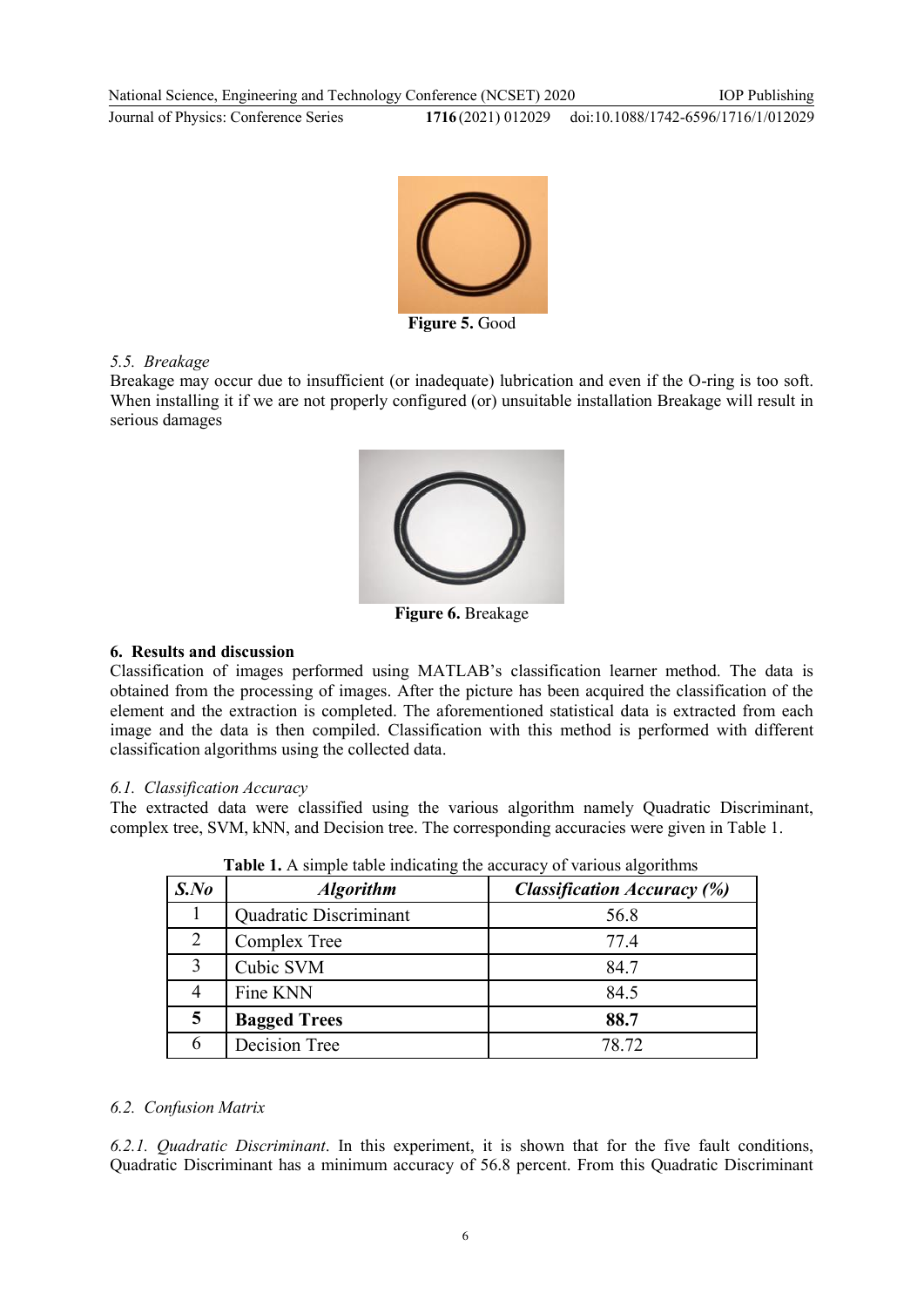| National Science, Engineering and Technology Conference (NCSET) 2020 | <b>IOP</b> Publishing                                 |
|----------------------------------------------------------------------|-------------------------------------------------------|
| Journal of Physics: Conference Series                                | 1716(2021) 012029 doi:10.1088/1742-6596/1716/1/012029 |

uncertainty matrix, we can see that data is correctly predicted and data is erroneously predicted for all five conditions, the diagonal elements are the data that is predicted as accurate. We take 100 sample data to predict breakage of 70 items and the remaining 30 items are mispredicted as good, material shortage, and spiral.



.**Figure 7.** Quadratic Discriminant

*6.2.2. Complex Tree:* The confusion matrix for the complex tree has been shown in Figure 8.n The overall classification accuracy is found to be 77.4 %.



**Figure 8.** Complex Tree

*6.2.3. Cubic SVM:* The confusion matrix for the Cubic SVM has been shown in Figure 9. The overall classification accuracy is found to be 84.7 %.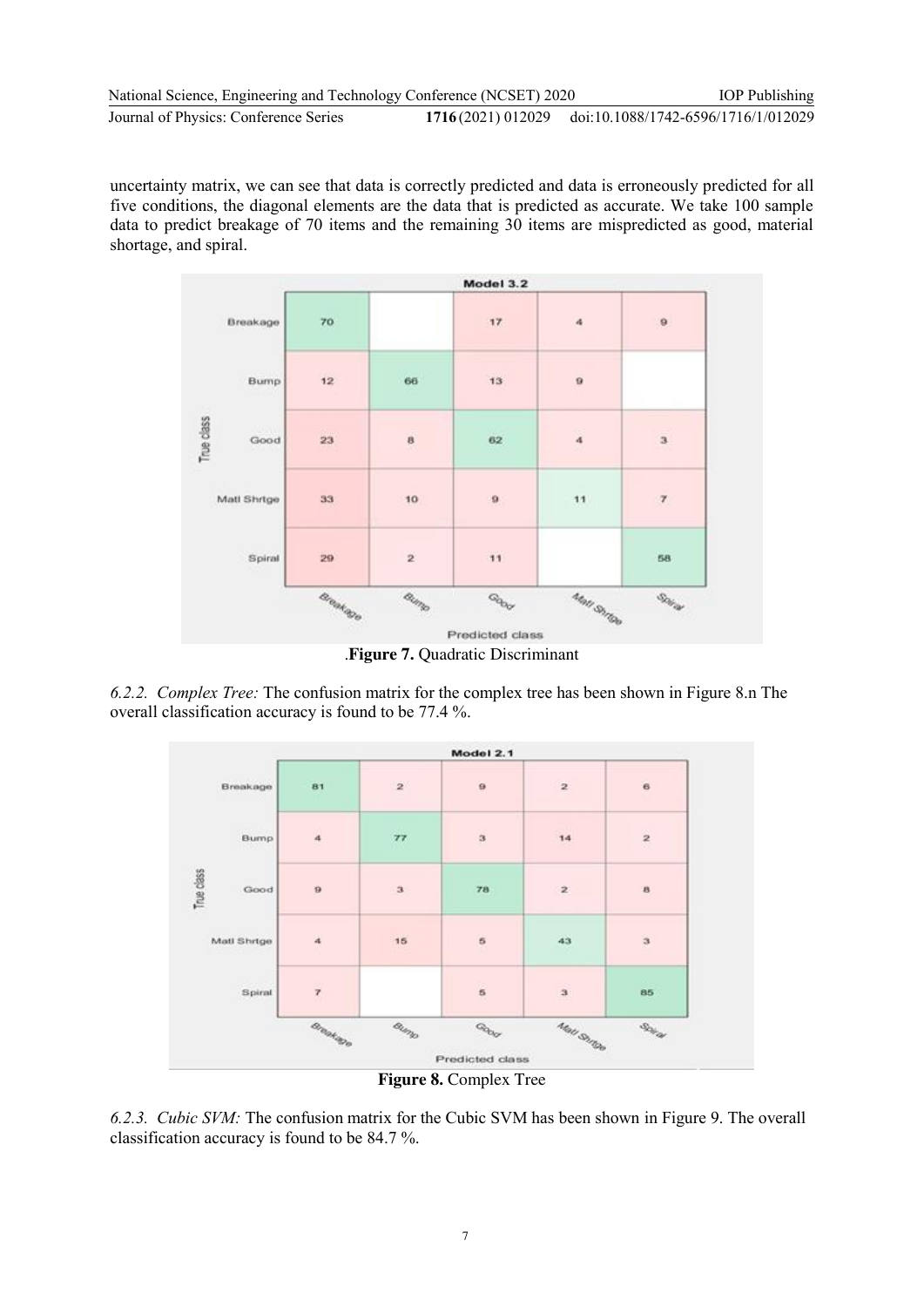doi:10.1088/1742-6596/1716/1/012029



*6.2.4. Fine KNN:* Figure 10 shows the confusion matrix of the kNN algorithm for the fault classification and it produced a maximum accuracy of 84.5 %.



*6.2.5. Bagged Trees.* From the confusion matrix, the highest accuracy is obtained from the bagged tree algorithm (Figure 11). It has an accuracy of 88.7 % for the five fault conditions. When considered from the other algorithms it is used for the classification purpose in this study. The confusion matrix indicates the misalignment of the data is more with the material shortage data. It is mainly the cause of the reduction in the entire accuracy rate of the model.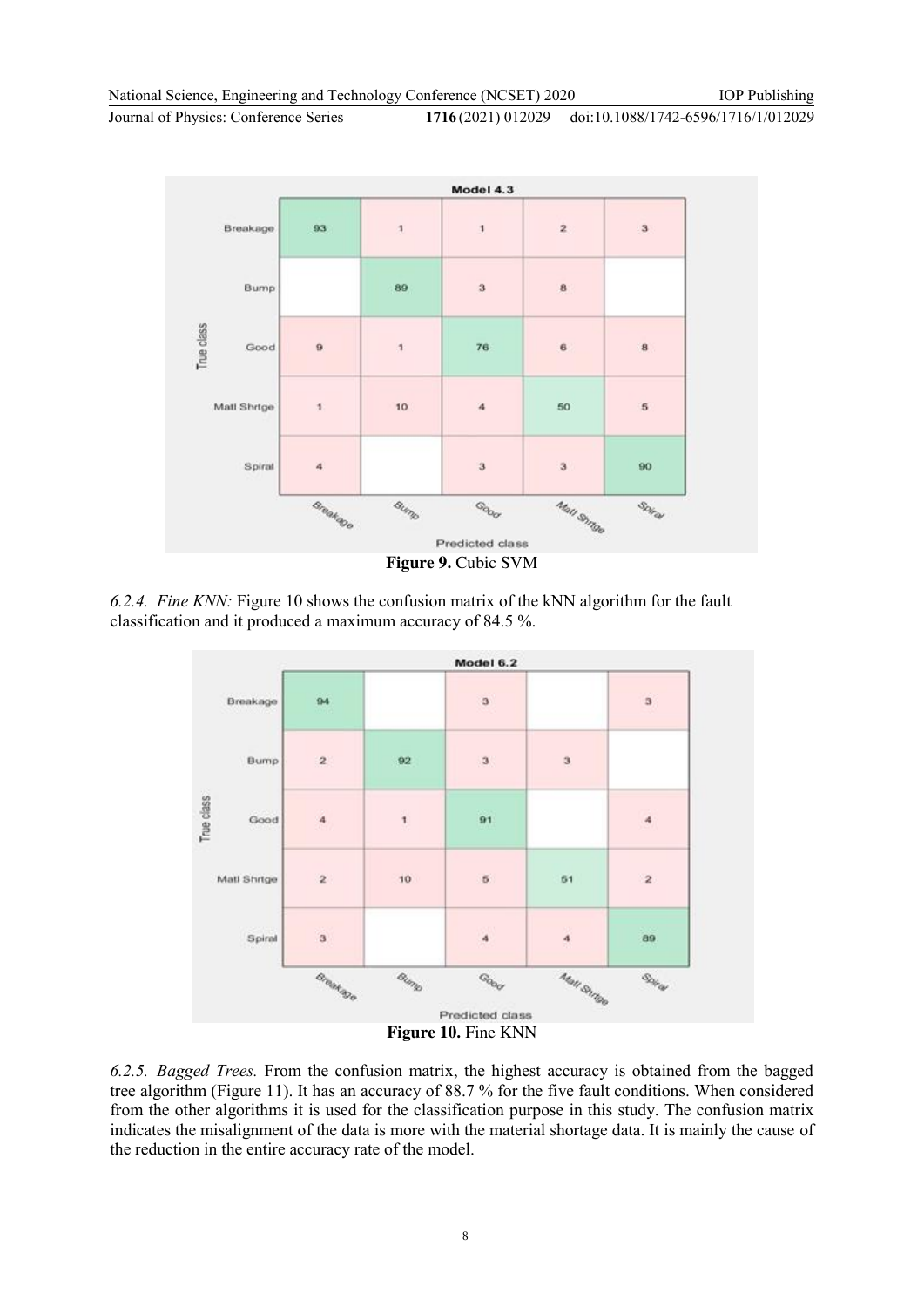doi:10.1088/1742-6596/1716/1/012029



**Figure 11.** Bagged Trees

# **7. Graphical user interface**

The graphical user interface was developed using the GUIDE tool in Matlab. GUIDE is one of the easiest-to-use software to build the Interface. The results obtained from the classification learner were converted to m-code, and this code is then inscribed in the code. An Interface model for basic image processing techniques and the essential classification component has been developed. Basic conversions and masks such as sobel, prewitt, etc can also be easily realized with this interface. The Graphical User Interface (GUI) has the features to extract the required features. The inscribed bagged tree model will be used for the image classification. The developed GUI was successfully tested with the sample images extracted from the acquired images.



**Figure 12.** Graphical User Interface (GUI)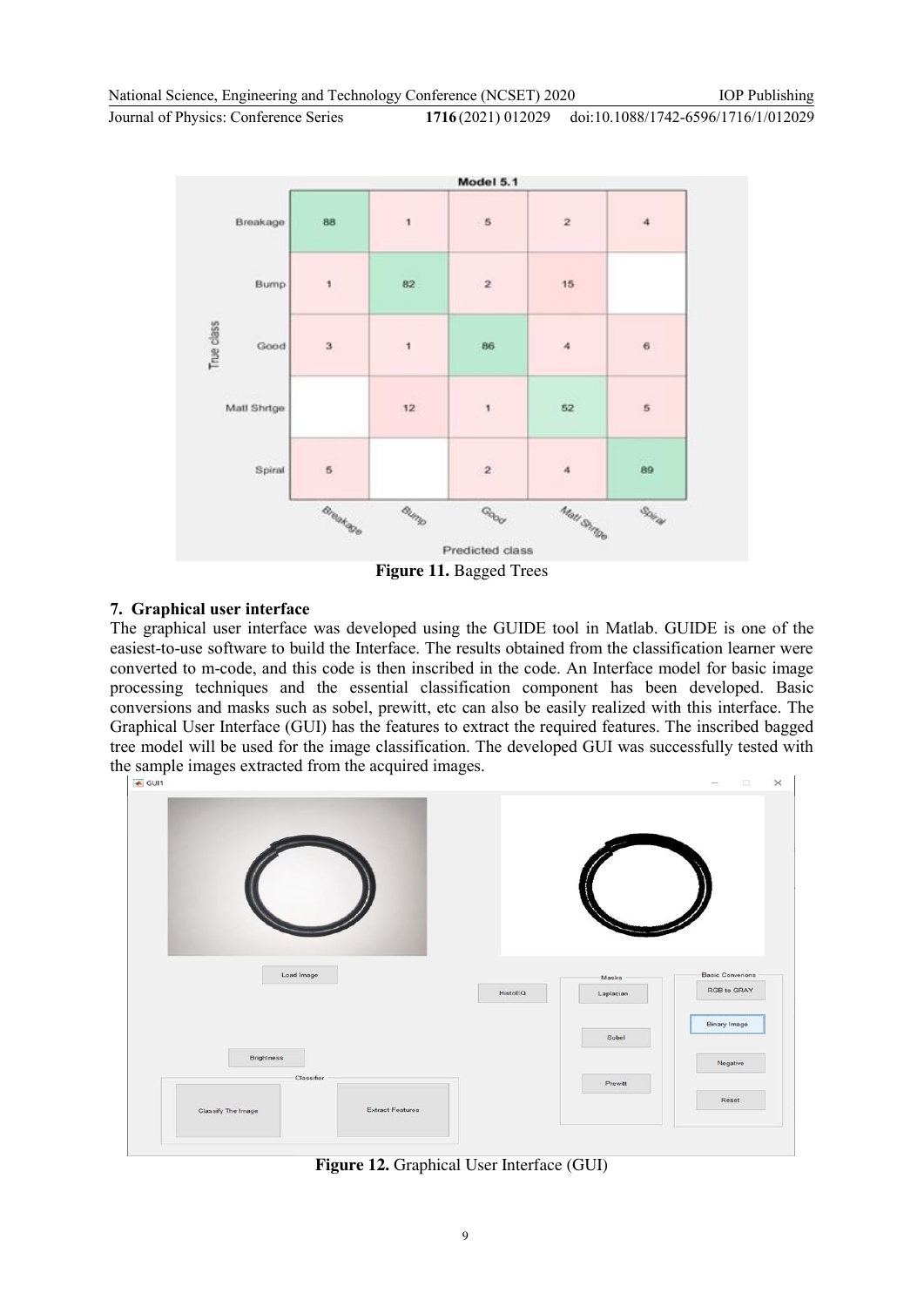#### **8. Conclusion**

In this research, the O-rings defect analysis is performed using the techniques of machine learning. Although the O-rings are considered a cheap product in industries, the damage caused by unsuitable O-rings may create a major loss for industries where they are highly dependent on sealing their products, particularly the shock absorbers. The shock absorbers can ultimately particularly the air shock absorbers, without proper sealing. So, machine learning is carried out to identify the defects of these O rings. The mathematical functions are learned and used for machine learning. We acquired an accuracy rate of 88.7 percent using machine learning algorithms such as bagged trees. In the case of more image processing and more data, the accuracy will be greatly improved. Then we developed the Interface using the above algorithm where we can perform basic image processing techniques and ultimately classify the image using the trained model obtained from the learner in the classification. Using deep learning techniques such as CNN will increase accuracy.

## **References**

- [1] Gaoliang Peng, Zhizun zhang and Weiquan Li. 2016 Computer vision algorithm for measurement and inspection of O-rings *Measurement* **94** 828–836.
- [2] Hon-son don, King-Sun Fu, C. R. Liu and Wei-chunk Lin, 1984 Metal surface inspection using image processing techniques *IEEE transaction on Systems, Man, and Cybernetics* **14(1)** 139- 146.
- [3] Cheng-Jin Du and Da-Wen, 2004 Recent developments in the applications of image processing techniques for food quality evaluation *Trends in Food Science & Technology* **15(5)** 230–249*.*
- [4] J. Yang, A.F. Frangi, J.Y. Yang, David Zhang, Zhong Jin. 2005 KPCA plus LDA: A complete kernel Fisher discriminant framework for feature extraction and recognition. *IEEE Transaction Pattern Analysis and Machine Intelligence* **27(2)** 230–244.
- [5] G.E. Meyer, T. W. Hindman and Koppolu Laksmi. 1999 Machine vision detection parameters for plant species identification. *Proceedings of the Society of Photo-optical Instrumentation Engineers 3543, Precision Agriculture and Biological Quality* 327–335.
- [6] Lin Li, Zhong Wang and Fang-Ying Pei, 2012 Vision-based surface defect inspection for sequence circular objects *5th International Congress on Image and Signal Processing 1352- 1356.*
- [7] H. Shen, Shuxiao Li, Duoyu Gu and Hongxing Chang, 2012 Bearing defect inspection based on machine vision *Measurement* **45(4)** 719–733.
- [8] Tom Toulouse, Lucile Rossi, [Turgay Celik](javascript:;) and [Moulay Akhloufi,](javascript:;) 2016 Automatic fire pixel detection using image processing: a comparative analysis of rule-based and machine learningbased methods, *Signal, Image and Video Processing* **10** 647–654.
- [9] Aditya Sharma, M Amarnath and P K Kankar 2016 Feature extraction and fault severity classification in ball bearings *Journal of Vibration and Control* **22(1)** 176-192.
- [10] Jegadeeshwaran R and Sugumaran V. 2014 [Vibration Based Fault Diagnosis Study of an](javascript:void(0))  [Automobile Brake System Using K STAR \(K\\*\) Algorithm](javascript:void(0)) – A Statistical Approach, *Recent Patents on Signal Processing* **4(1)** 44-56.
- [11] M Alamelu Mangai, R Jegadeeshwaran and V Sugumaran, 2013 [Vibration-Based Condition](javascript:void(0))  [Monitoring of a Brake System Using Statistical Features with Logit boost and Simple logistic](javascript:void(0))  [algorithm,](javascript:void(0)) *International Journal of Performability Engineering* **14(1)** 1 – 8.
- [12] Zhou Yong, 2009 An Improved KNN Text Classification Algorithm Based on Clustering, Journal of computers **4(3)** 230-237.
- [13] Jegadeeshwaran R and Sugumaran V 2015 Fault diagnosis of automobile hydraulic brake [system using statistical features and support vector machines,](javascript:void(0)) *Mechanical Systems and Signal Processing* **52** 436 – 446.